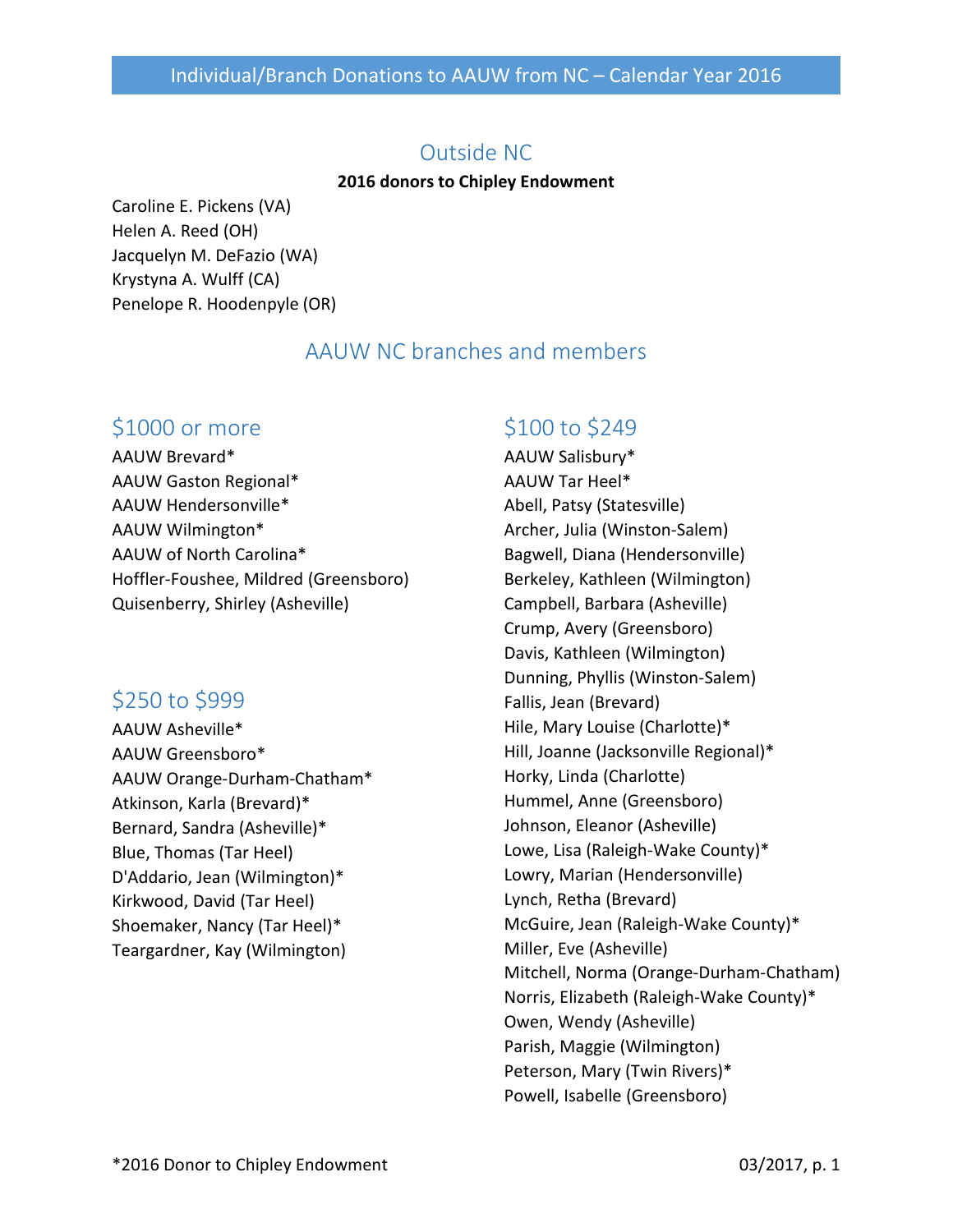#### Individual/Branch Donations to AAUW from NC – Calendar Year 2016

Richardson, Isabel (Brevard) Schickedantz, Mary Fran (Greensboro)\* Smolkin, Jeanne (Asheville) Stephens, Pamela (Orange-Durham-Chatham)\* Thayer, Katharyn (Jacksonville Regional)\* Wall, Terry (Raleigh-Wake County)\* Wood, Carmen (Greensboro) Woodward, Peggy (Tryon Area)

### \$50 to \$99

AAUW Jacksonville Regional\* Ahmed, Shirley (Orange-Durham-Chatham) Belk-Gambrell, Sarah (Charlotte) Beltran, Linda (Asheville)\* Carter, Barbara C (Greensboro)\* Cox Moore, Barbara (Gaston Regional) Daniluk, Ruth (Wilmington) Edwards, Betty (Brevard) Fredley, Carolyn (Brevard) Griswold, Barbara (Asheville) Haile, Elizabeth (Greensboro) Hanson-Kelly, Eileen (Salisbury) Hausman, Mary (Asheville) Hawkins, Patricia (Brevard) Hay, Mary (Hendersonville) Imgrund, Janice (Winston-Salem)\* Johnston, Diane (Charlotte)\* Keller, Marie (Orange-Durham-Chatham) Kiefhaber, Nancy (Wilmington) Klehr, Roberta (Wilmington) Mengert, Sue (Greensboro)\* Merritt, Arlene (Asheville) Rabun, Gloria (Asheville) Rhodes, Martha (Twin Rivers) Roberts, Jill (Brevard) Schaller, Catherine (Asheville) Shoemaker, Cathy (Tar Heel)

Siegendorf, Michael (Asheville) Smith, Brida (Brevard) Taylor Hall, JoAnn (Jacksonville Regional)\* Van Order, Lillian (Wilmington)\* Vance, Betty Ann (Gaston Regional)

# Under \$50

AAUW Charlotte\* Adamson, Virginia (Tar Heel)\* Akley, Nancy (Raleigh-Wake County)\* Alexander, Betty (Winston-Salem) Alexander, Portia (Asheville) Anonymous (Asheville) Armstrong, Joyce (Hendersonville) Ashe, Patricia (Asheville) Axelrod, Christine (Wilmington) Baker, Cleta (Greensboro) Bevins, Ava (Wilmington)\* Beyer, Patsy (Asheville) Bissell, Marilyn (Charlotte)\* Bordsen, Alice (Orange-Durham-Chatham) Bowyer, Robin (Orange-Durham-Chatham) Boye, Greta (Greensboro) Clark, Virginia (Tryon Area) Clausen, Ruth (Brevard) Close, Sandra (Raleigh-Wake County) Cunningham, Mimi (Wilmington) Curtis, Margaret (Greensboro) Cutchin, Tonia (Greensboro) Cutler, Wendy (Twin Rivers) Feldman, Lynda (Asheville) Fordree, Dolores (Sandhills-Southern Pines)\* Frazier, Lois (Raleigh-Wake County)\* Furman, Carole Sue (Wilmington) Gallinger, Jayne (Asheville) Ganis, Christine (Sandhills-Southern Pines)\* Gass, Patricia (Tryon Area)